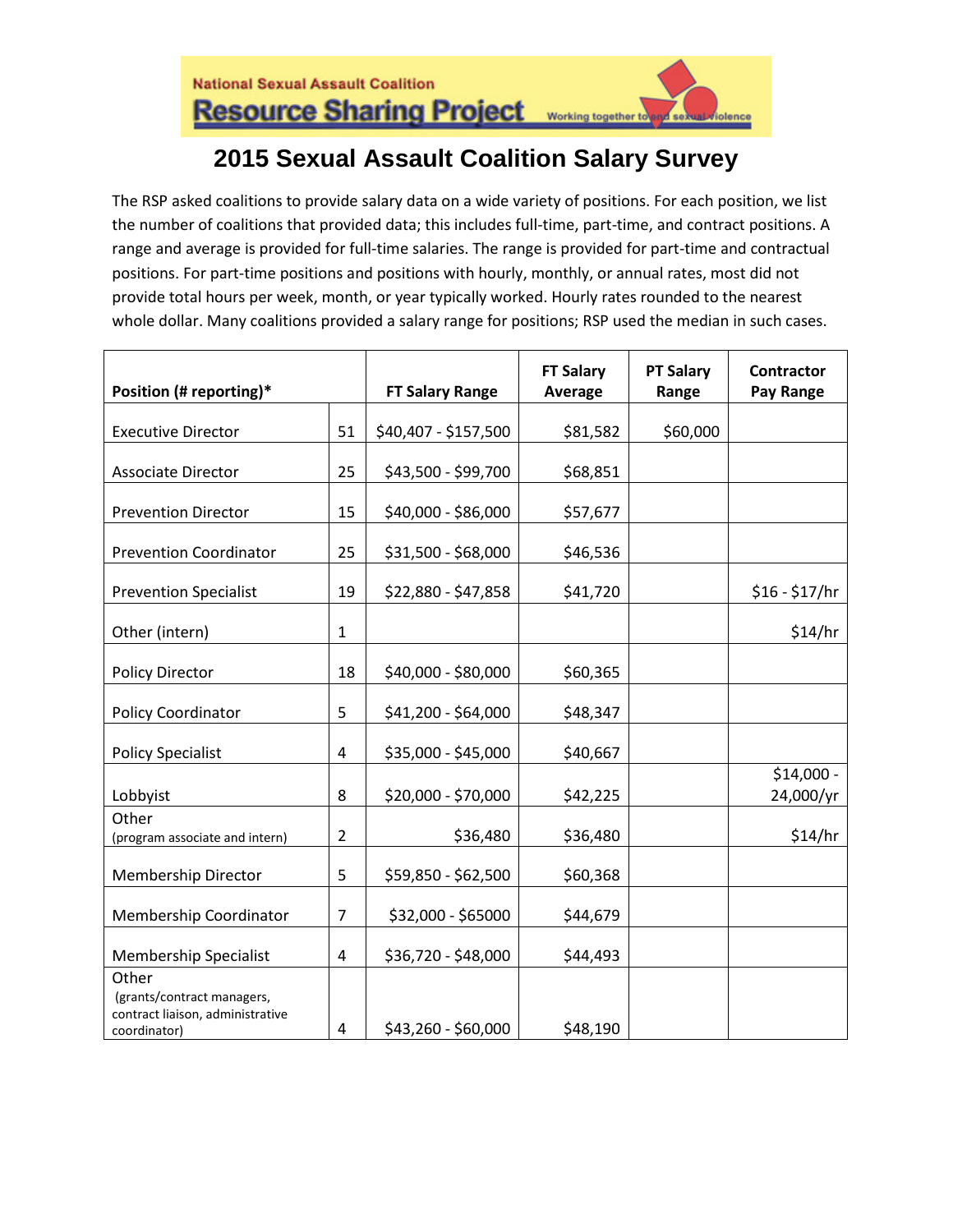## **2015 Sexual Assault Coalition Salary Survey**

| Position (# reporting)*                                                                                                     |                | <b>FT Salary Range</b> | <b>FT Salary</b><br><b>Average</b> | <b>PT Salary</b><br>Range | <b>Contractor</b><br>Pay Range |
|-----------------------------------------------------------------------------------------------------------------------------|----------------|------------------------|------------------------------------|---------------------------|--------------------------------|
|                                                                                                                             |                |                        |                                    |                           |                                |
| <b>Training Director</b>                                                                                                    | 16             | \$42,000 - \$69,000    | \$56,701                           |                           | \$24/hr                        |
| <b>Training Coordinator</b>                                                                                                 | 20             | \$29,206 - \$54,416    | \$42,614                           | \$21,840                  |                                |
| <b>Training Specialist</b>                                                                                                  | 12             | \$22,880 - \$55,125    | \$42,416                           |                           |                                |
| Other<br>(secretary, project assistants,<br>program specialist)                                                             | 4              | \$29,076 - \$41,000    | \$35,025                           | \$24,000                  |                                |
|                                                                                                                             |                |                        |                                    | $$34,000 -$               |                                |
| <b>Fiscal Director</b>                                                                                                      | 23             | \$34,000 - \$90,000    | \$62,911                           | \$64,443                  | $$35 - $85/hr$                 |
| <b>Fiscal Coordinator</b>                                                                                                   | 11             | \$29,688 - \$60,322    | \$42,376                           |                           |                                |
| <b>Fiscal Specialist</b>                                                                                                    | 4              | \$22,880 - \$46,517    | \$37,037                           |                           |                                |
|                                                                                                                             |                |                        |                                    |                           | \$21 - \$80/hr<br>\$250-650/mo |
| Bookkeeper                                                                                                                  | 12             | \$31,200 - \$44,000    | \$38,280                           |                           | \$25,000/yr                    |
| Other<br>(admin. asst., office manager,<br>accountant, contracts/grants<br>manager, outreach and operations<br>coordinator) | 14             | \$31,200 - \$61,656    | \$43,710                           | \$33,500                  | $$21 - $75/hr$                 |
|                                                                                                                             |                |                        |                                    | $$32,061 -$               |                                |
| Legal Director                                                                                                              | 13             | \$53,191 - \$75,000    | \$63,334                           | \$60,000                  |                                |
| Legal Coordinator                                                                                                           | $\overline{2}$ | \$42,500 - 50,000      | \$46,125                           |                           |                                |
| <b>Staff Attorney</b>                                                                                                       | 13             | \$42,250 - \$60,489    | \$50,170                           |                           |                                |
| Paralegal                                                                                                                   | 4              | \$34,680 - \$43,221    | \$38,725                           |                           |                                |
| Other<br>(Legal advocate, advocacy director,<br>secretary, paralegal coordinator)                                           | 4              | \$30,315 - \$84,000    | \$47,954                           |                           |                                |
| Communications/Marketing<br>Director                                                                                        | 10             | \$41,616 - \$90,000    | \$57,136                           | \$52,177                  | \$20/hr                        |
| Communications/Marketing                                                                                                    |                |                        |                                    |                           |                                |
| Coordinator                                                                                                                 | 12             | \$20,400 - \$52,654    | \$40,719                           | \$51,779                  |                                |
| Communications/Marketing                                                                                                    |                |                        |                                    |                           |                                |
| Specialist                                                                                                                  | 4              | \$39,140 - \$42,000    | \$40,285                           |                           |                                |
| Other<br>(graphic design, web content, public<br>relations VP, admin asst.)                                                 | 5              | \$34,680 - \$72,500    | \$48,546                           |                           |                                |